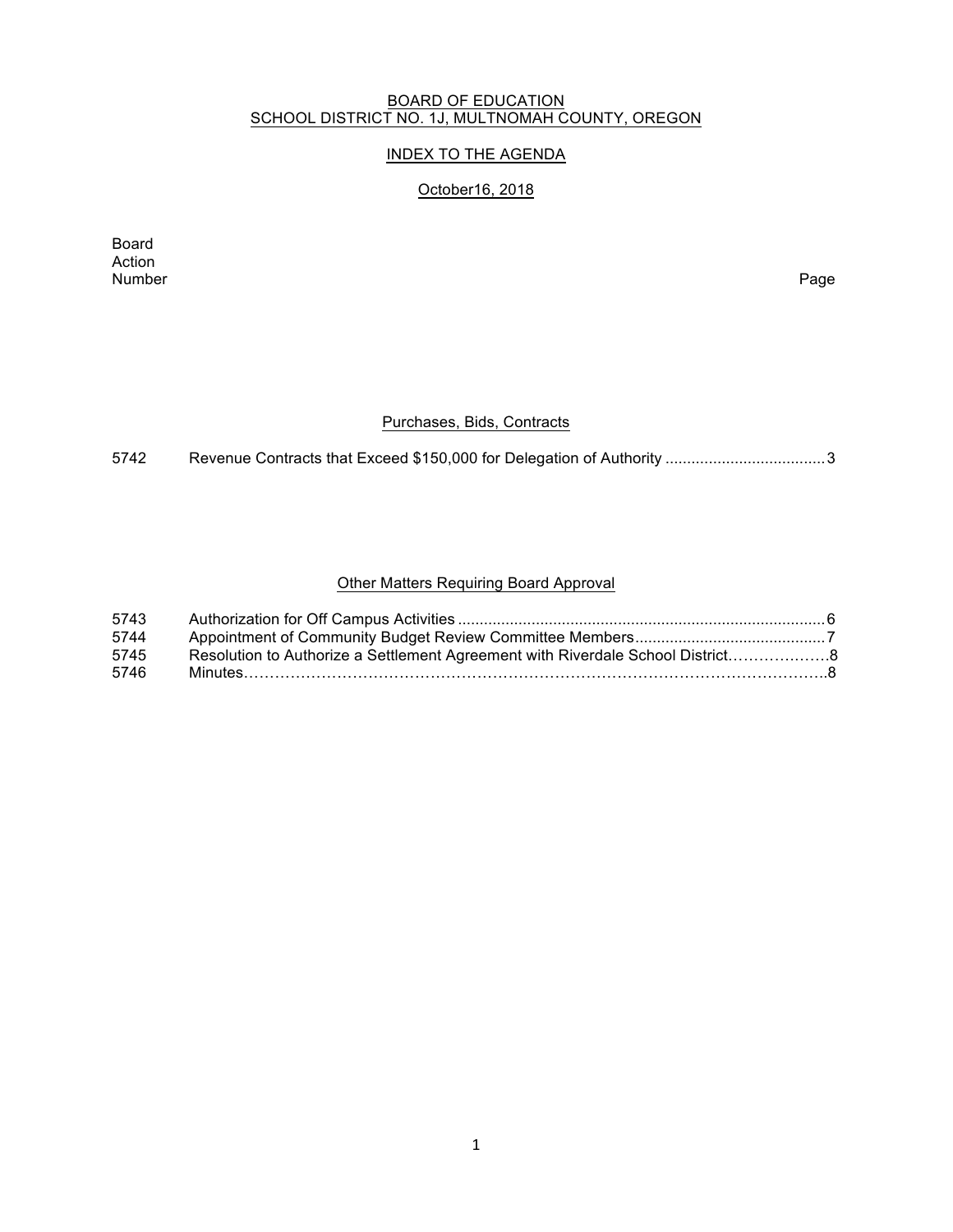# Purchases, Bids, Contracts

Numbers 5742 and 5743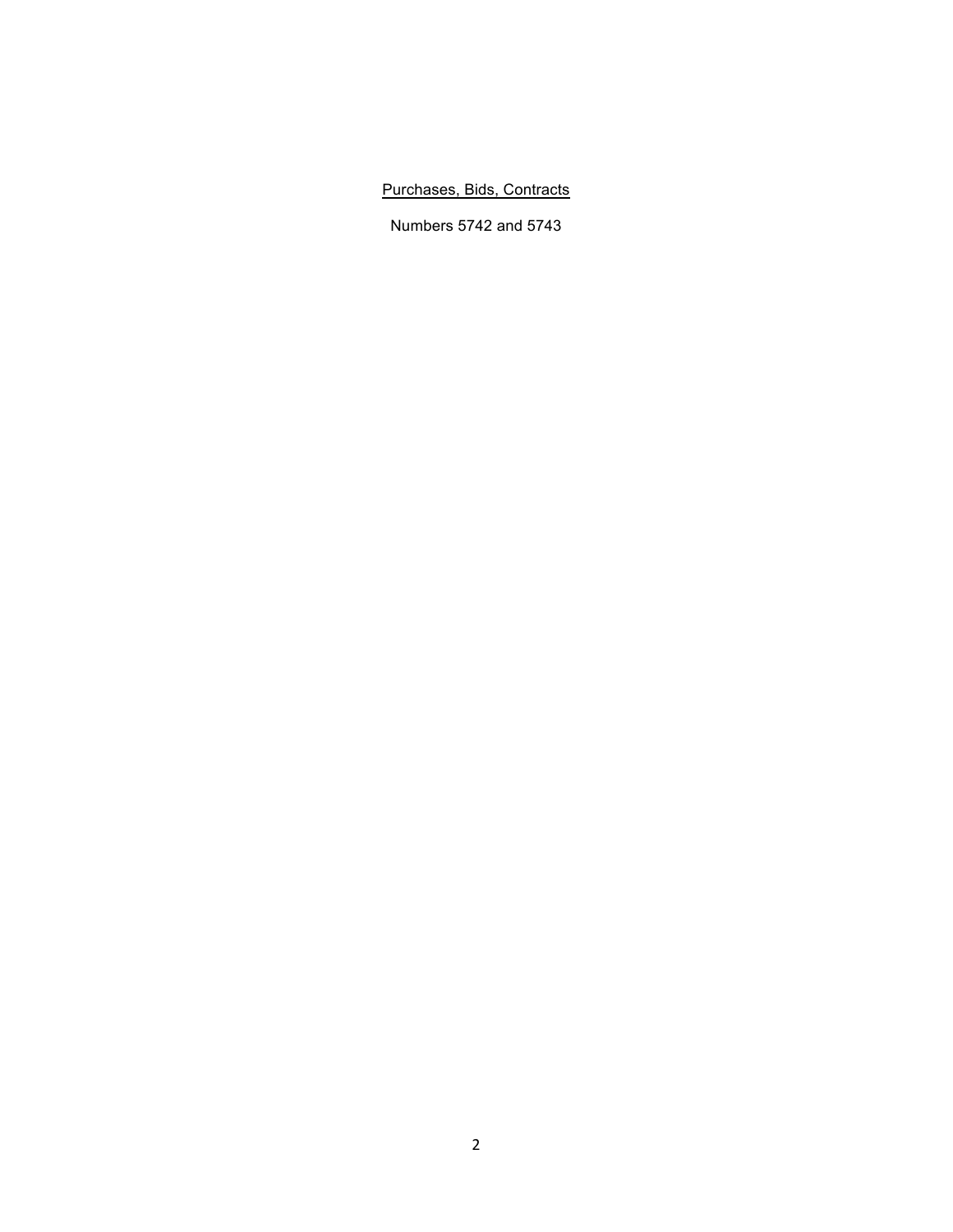#### Expenditure Contracts that Exceed \$150,000 for Delegation of Authority

#### **RECITAL**

Portland Public Schools ("District") Public Contracting Rules PPS-45-0200 ("Authority to Approve District Contracts; Delegation of Authority to Superintendent") requires the Board of Education ("Board") enter into contracts and approve payment for products, materials, supplies, capital outlay, equipment, and services whenever the total amount exceeds \$150,000 per contract, excepting settlement or real property agreements. Contracts meeting this criterion are listed below.

#### **RESOLUTION**

The Superintendent recommends that the Board approve these contracts. The Board accepts this recommendation and by this resolution authorizes the Deputy Clerk to enter into the following agreements.

| Contractor                                           | Contract<br>Term                | <b>Contract Type</b>                                          | <b>Description of Services</b>                                                                                                                      | Contract<br>Amount            | Responsible<br>Administrator,<br><b>Funding Source</b>                  |
|------------------------------------------------------|---------------------------------|---------------------------------------------------------------|-----------------------------------------------------------------------------------------------------------------------------------------------------|-------------------------------|-------------------------------------------------------------------------|
| Oh Planning & Design                                 | 10/17/18<br>through<br>12/31/19 | Architectural<br>Services<br>ARCH 67007                       | Design services for Chapman<br>Re-Roof and Fire Sprinkler<br>System.<br>RFP 2018-2491                                                               | \$452.097                     | C. Hertz<br><b>Fund 455</b><br>Dept. 5511<br>Project DS006              |
| Dull Olson Weekes -<br>IBI Group Architects,<br>Inc. | 10/17/18<br>through<br>2/28/20  | Architectural<br><b>Services</b><br>ARCH 67010                | Design services for Re-Roof<br>and Seismic Upgrades at<br>Sitton; Design services for<br>Interior Seismic Upgrades at<br>Hayhurst.<br>RFP 2018-2486 | \$897.105                     | C. Hertz<br><b>Fund Varies</b><br>Dept. Varies<br><b>Project Varies</b> |
| <b>Hoffman Construction</b>                          | <b>TBD</b>                      | Construction<br>Manager/General<br>Contractor<br>CM/GC XXXXX* | Pre-construction services for<br>the rebuild of Lincoln High<br>School.<br>RFP 2018-2429                                                            | Not to Exceed:<br>\$1,004,828 | C. Hertz                                                                |

#### **NEW CONTRACTS**

\* Contracts are in negotiation and not finalized at this time. Staff seeks advanced authorization for these contracts pursuant to the Purchasing & Contracting Delegation of Authority Administrative Directive, 8.50.105-AD, Section X(4): "The District may seek an 'advanced authorization' from the PPS Board of Education for any contract upon the approval of the Director of Purchasing & Contracting. The cost of the contract shall be a 'Not to Exceed' amount. Once the Board has approved it, no further authorization for the contract is required, providing the contract value remains at or below the 'Not to Exceed' amount."

#### **NEW INTERGOVERNMENTAL AGREEMENTS ("IGAs")**

No New IGAs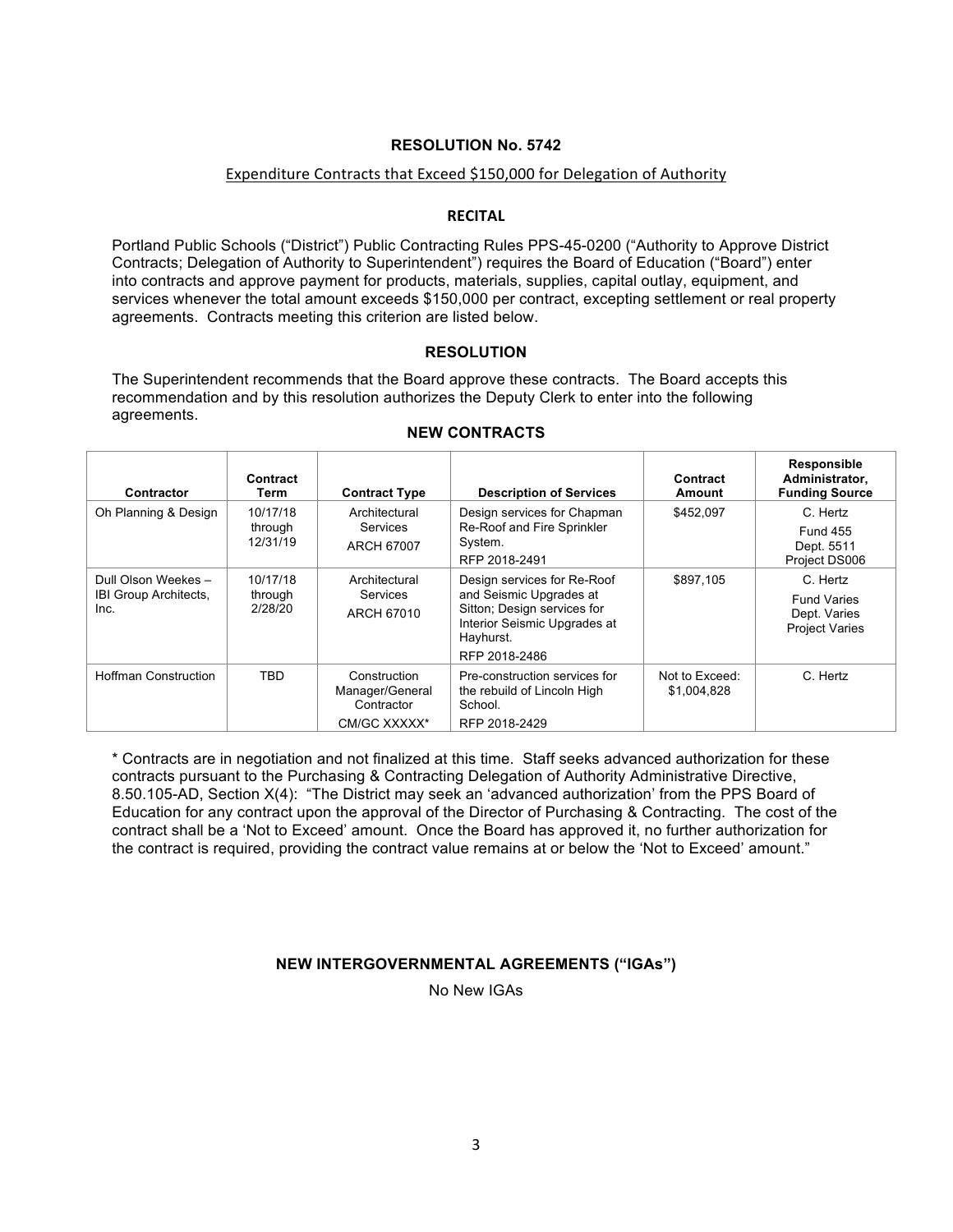# **AMENDMENTS TO EXISTING CONTRACTS**

| <b>Contractor</b>       | Contract<br>Amendment<br>Term  | <b>Contract Type</b>                                       | <b>Description of Services</b>                                                                                                                                                                                                                                                       | <b>Amendment</b><br>Amount,<br><b>Contract Total</b> | Responsible<br>Administrator,<br><b>Funding Source</b> |
|-------------------------|--------------------------------|------------------------------------------------------------|--------------------------------------------------------------------------------------------------------------------------------------------------------------------------------------------------------------------------------------------------------------------------------------|------------------------------------------------------|--------------------------------------------------------|
| David Roy Consulting    | 10/17/18<br>through<br>6/30/19 | <b>Personal Services</b><br>PS 66393<br>Amendment 2        | Provide support to the<br>Superintendent, Chief of<br>Human Resources, and<br>Communications team in<br>communicating the District's<br>emerging vision, employee<br>talent and culture, brand<br>identity, and organizational<br>successes.<br>Direct Negotiation<br>PPS-46-0525(3) | \$124,000<br>\$185,250                               | S. Soden<br><b>Fund 101</b><br>Dept. 5406              |
| <b>Multnomah County</b> | 7/1/18<br>through<br>6/30/22   | Intergovernmental<br>Agreement<br>IGA 64955<br>Amendment 1 | Provide SUN Services at<br>Bridger, Harrison Park, King,<br>Vernon, Boise-Eliot, Scott,<br>Peninsula, Vestal, Beach,<br>Creston, Tubman, and Rose<br>City Park Schools.                                                                                                              | \$558,143<br>\$3,610,095                             | G. Guerrero<br><b>Fund 101</b><br>Dept. 5431           |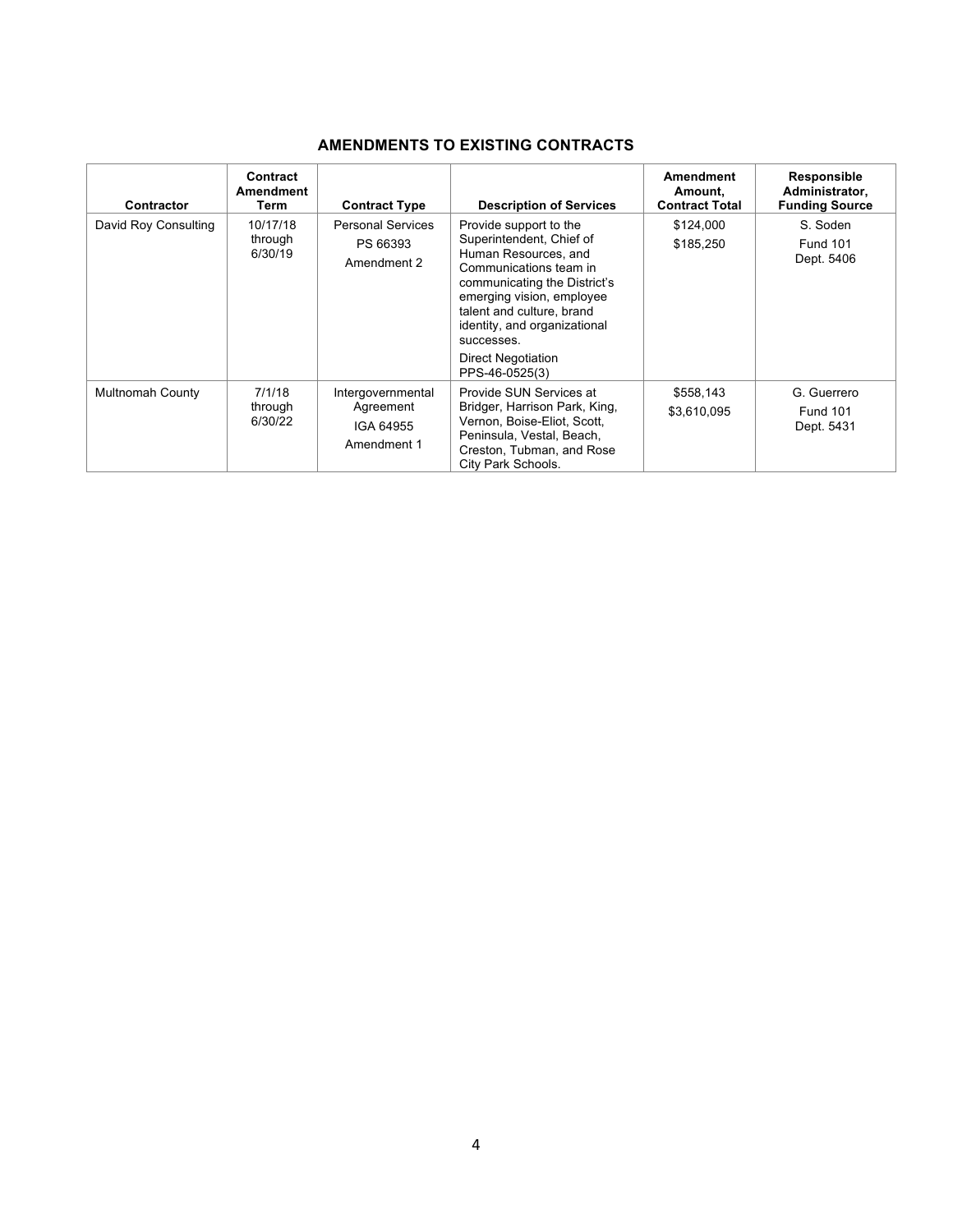Other Matters Requiring Board Approval

Numbers 5743 through 5746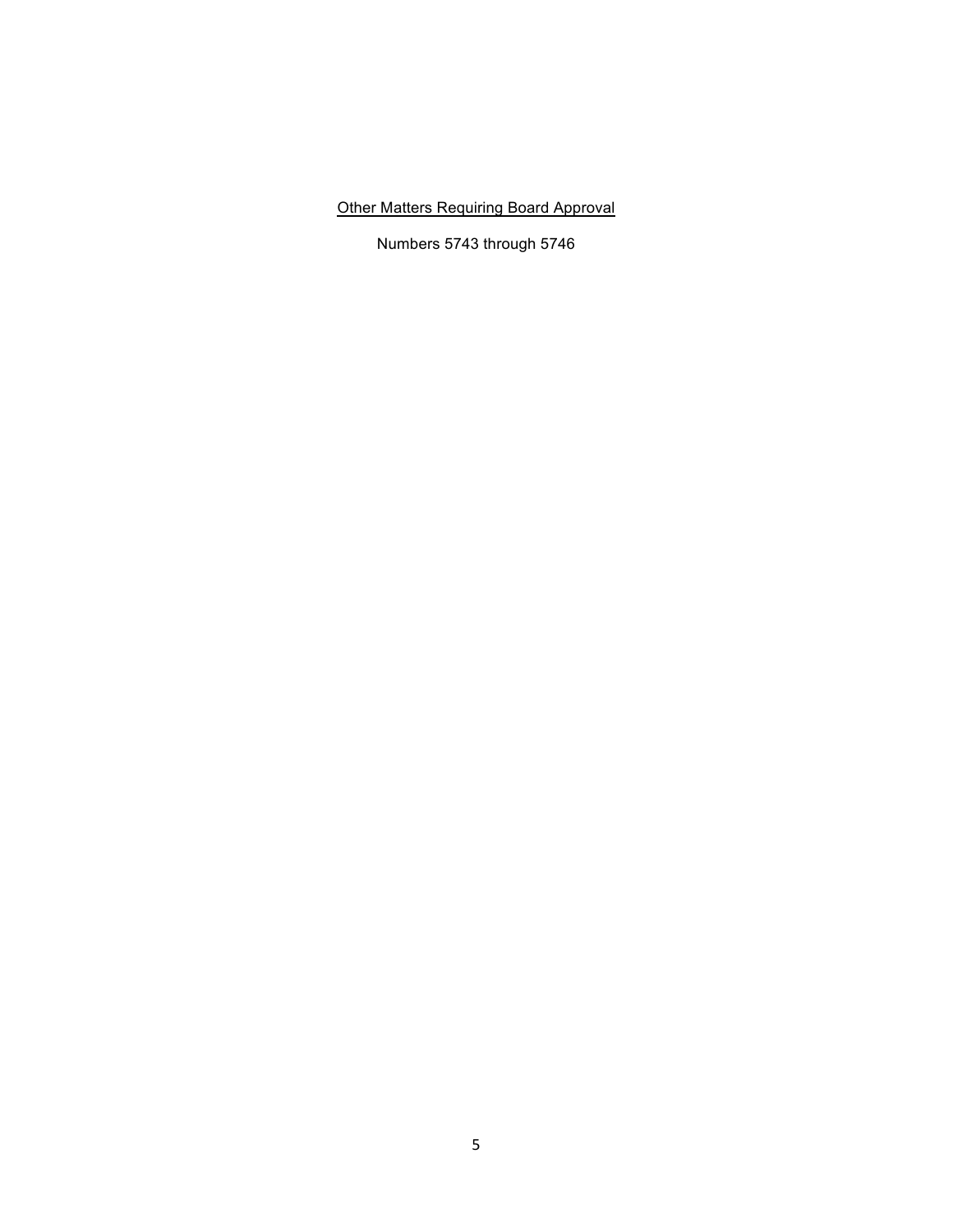#### Authorization for Off-Campus Activities

# **RECITAL**

Portland Public Schools ("District") Policy 6.50.010-P ("Off-Campus Activities") requires the Board of Education ("Board") consent to student out-of-state travel.

### **RESOLUTION**

The Board has reviewed the request for out-of-state travel. All required documents have been submitted to the Risk Management Department. The Superintendent recommends that the Board consent to the student out-of-state travel for the below request:

| Date(s)       | School,<br>Course, and<br>Number of<br><b>Students</b> | <b>Purpose of Travel</b>                                                                     | <b>Travel Destination</b>                                   | <b>Estimated Cost</b>          |
|---------------|--------------------------------------------------------|----------------------------------------------------------------------------------------------|-------------------------------------------------------------|--------------------------------|
| 11/6/18       | <b>Forest Park</b><br>Elementary,<br>80 students       | To learn about the<br><b>Pacific Northwest Native</b><br><b>American Tribes</b>              | Chief Lelooska Cultural<br>Center<br>Cougar, WA             | \$534.00                       |
| 6/24-30, 2019 | Roosevelt<br>High School,<br>20 students               | Attend International<br><b>Thespian Festival</b>                                             | Lincoln, NE                                                 | Student to each<br>pay \$1,500 |
| 11/1/18       | Rieke<br>Elementary,<br>60 students                    | To meet Native<br>American Social Studies<br>objectives                                      | Lelooska Longhouse,<br>Cougar, WA                           | Student to each<br>pay \$12.00 |
| 11/8-10, 2018 | Lincoln High<br>School,<br>18 students                 | <b>Cross Country Meet</b><br><b>National Qualifying</b><br>Event                             | Eagle Island State Park,<br>Boise, ID                       | \$0.00                         |
| 11/6/18       | Capitol Hill<br>Elementary,<br>26 students             | Identify culture and<br>community celebrations                                               | Lake Merwin Park.<br>Ariel, WA                              | \$0.00                         |
| 11/6/18       | Capitol Hill<br>Elementary,<br>26 students             | Identify cultural<br>characteristics of the<br>community                                     | Lakoosa Foundation<br>Ariel, WA                             | \$570.00                       |
| 11/6/18       | Capitol Hill<br>Elementary,<br>26 students             | Identify cultural<br>characteristics of the<br>community                                     | Lakoosa Foundation<br>Ariel, WA                             | \$0.00                         |
| 10/26/18      | Robert Gray<br>Middle<br>School.<br>30 students        | Wildlife surveying and<br>restoration work. Career<br>exploration of a wildlife<br>biologist | <b>Gifford Pinchot National</b><br>Forest,<br>SW Washington | \$200.00                       |

# **AUTHORIZATION FOR OFF-CAMPUS ACTIVITIES**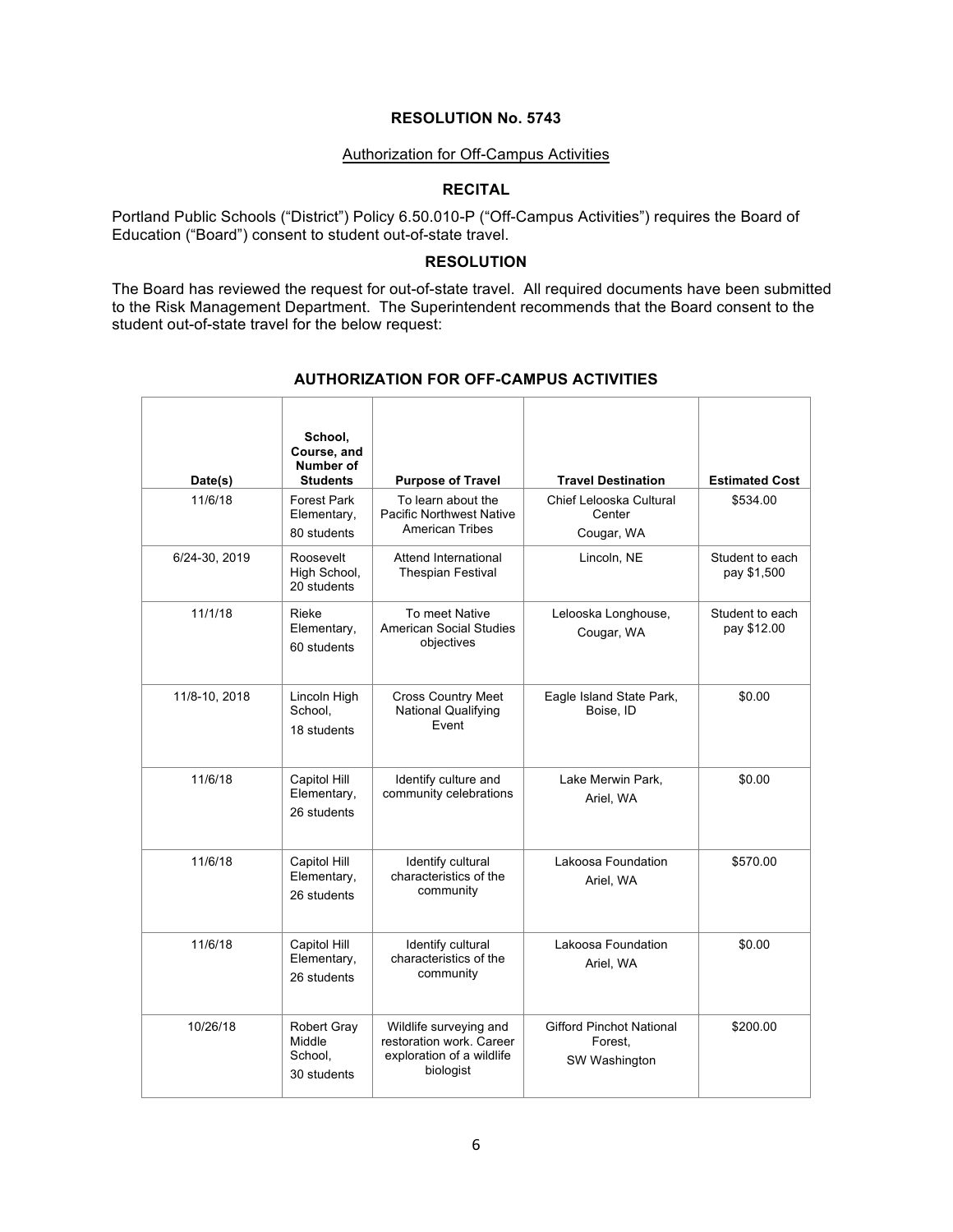#### Appointment of Community Budget Review Committee Members

#### **RECITALS**

- A. The mission of the Community Budget Review Committee (CBRC) is to review, evaluate, and make recommendations to the Board of Education (Board) regarding the Superintendent's Proposed Budget and other budgetary issues identified by the CBRC or the Board. The CBRC receives its charge from the Board.
- B. In November 4, 2014 the voters of the Portland Public School (PPS) District passed a new Local Option Levy, Measure 26-161, which became effective in 2015, which mandated independent citizen oversight to ensure tax dollars are used for purposes approved by local voters, and the CBRC serves that function for PPS.
- C. The CBRC is composed of eight to twelve volunteer members. The Board appoints members to two-year terms with a student member appointed to a one-year term.
- D. The Board recognizes that District employees and community members bring specialized knowledge and expertise to the CBRC and budgetary review process. The Board instructs all CBRC members to employ discretion, avoid conflicts of interest or any appearance of impropriety, and exercise care in performing their duties.
- E. Four members of the committee are midway through their two-year term: Justin Elardo, Sara Kerr, Judah McAuley, and Irina Phillips, Harmony Quiroz, Roger Kirchner, and Betsy Salter were appointed last year to serve through June 30, 2019 per Resolution 5503
- F. Recruitment of additional members continued and 12 applications were received to fill up to 5 remaining positions for community members.
- G. Applications have been reviewed and the Superintendent recommends the Board appoint Dani Oates, Krystine McCants, Jeff Lewis, Thomas Lannom, and Ranfis Villatoro as members for two years.

#### **RESOLUTION**

1. Dani Oates, Krystine McCants, Jeff Lewis, Thomas Lannom, and Ranfis Villatoro are hereby appointed as members of the CBRC for a two-year term through June 30, 2020.

*C. Hertz*